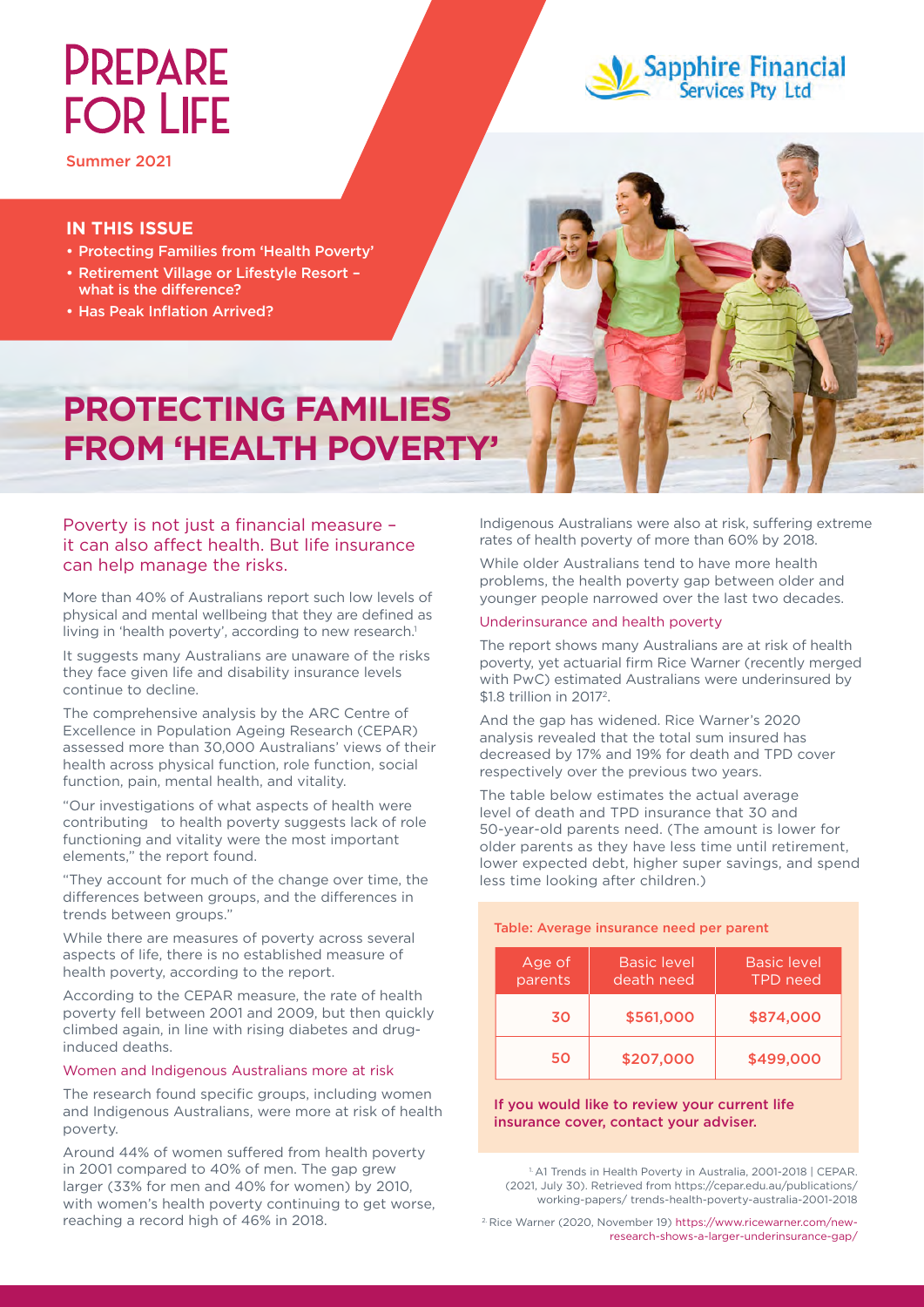

## **RETIREMENT VILLAGE OR LIFESTYLE RESORT – WHAT IS THE DIFFERENCE?**

By Peter Kelly, Retirement Strategies and Solutions Specialist, Centrepoint Alliance

#### At first glance one could be forgiven for thinking there is no difference between traditional retirement villages and what are becoming known as lifestyle resorts.

In fact, even a slow drive past or a visit could leave the casual observer completely in the dark as to the differences between these two forms of "over 55's" retirement accommodation.

With an ageing population, fuelled by a maturing baby boomer generation, there has been a proliferation of new residential developments designed specifically to accommodate the lifestyle needs of healthy and mobile retirees.

Modern retirement accommodation is first class, offering a range of facilities for their residents that may include a swimming pool, recreation hall, coffee shop, bowling and croquet greens, a men's shed, and the like. Coupled with that, a wide range of social activities, and excursions, are often provided, contributing to a very active social calendar for those residents that wish to be engaged.

#### However, when the layers are peeled back, the differences start to emerge.

When considering moving into retirement accommodation, it is important to understand the differences around the ownership structure and the entry, ongoing, and exit costs.

In the main, retirement villages operate on a deferred management fee basis. There are some strata titled retirement villages however they are in the minority. Each State has legislation in place that governs retirement villages.

On the other hand, lifestyle resorts had their origins in caravan parks and mobile home villages. They are governed by state-based legislation that covers manufactured homes or residential tenancy arrangements. This is different to the legislation governing retirement villages.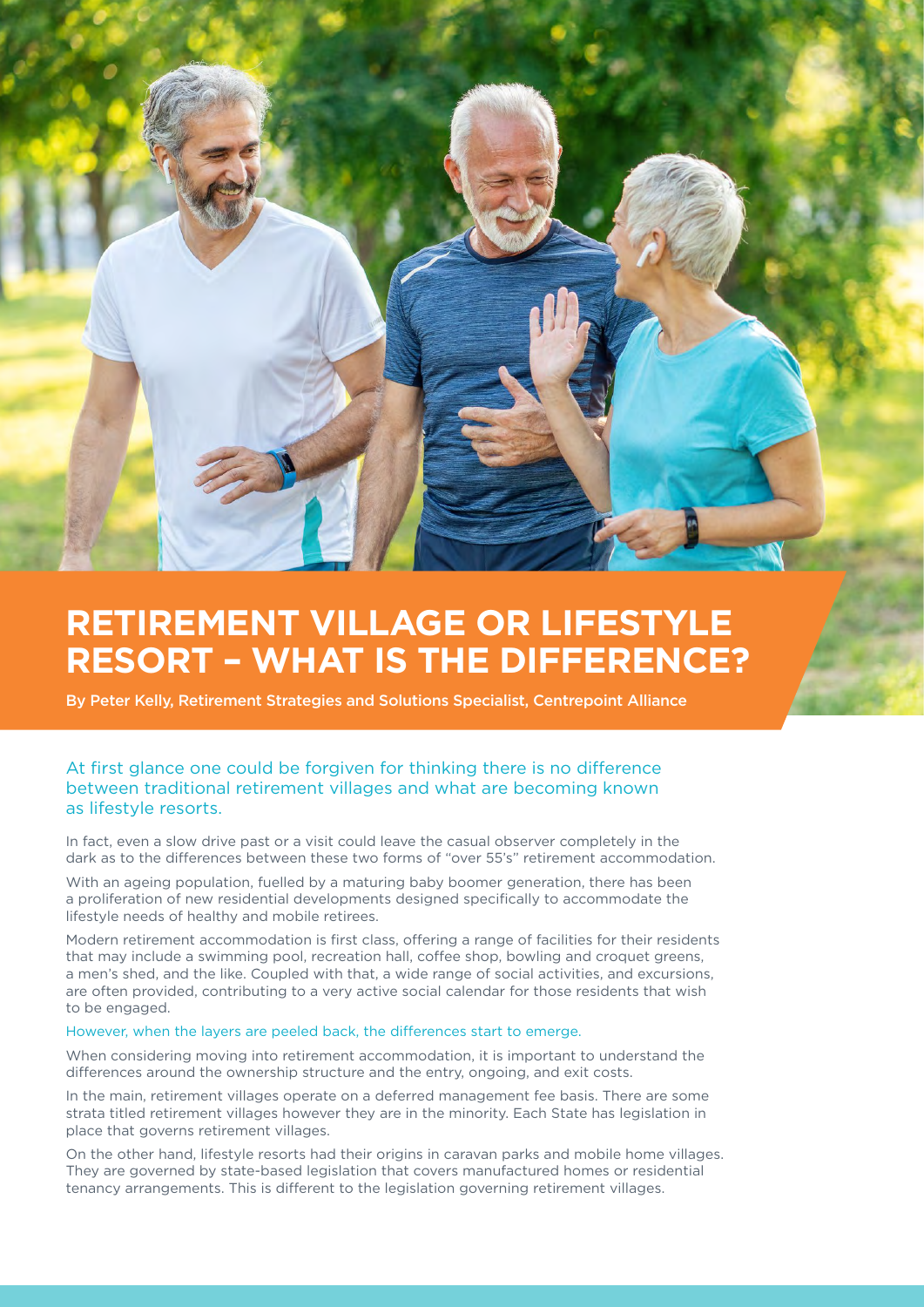The main difference between a retirement village and a lifestyle resort is the ways costs are structured. Let's consider each in turn:

#### Retirement Villages

As mentioned, the most common form of retirement village ownership is the deferred management fee model.

This involves a resident making an entry contribution, often in the form of a loan or donation to the village operator in exchange for a license or right to occupy a selected unit within the village.

The license is generally granted for the life of the resident or until they chose to vacate their dwelling. A village may be structured as stand-alone villas, free-standing dwellings, units in an apartment building, or a combination of these.

In addition to an entry fee, residents will be required to make a regular monthly contribution towards the maintenance of their unit and the villages common areas. They will generally need to also pay the costs of their gas, electricity, telephone, data, and contents insurance.

The contract between the village operator and the resident will set out what happens when the resident leaves the facility.

When a unit is vacated, it will be on-sold to a new resident, generally after it has been refurbished, with a portion of the sale proceeds passing back to the departing resident.

Whether a former resident is responsible for the costs of refurbishment, and importantly whether they are entitled to all or any capital gain on the sale of their unit, will be set out in their contract.

Refurbishment will often be carried out by the village operator, ensuring a consistent standard is maintained throughout the village. Often the village will manage the sale of vacated units. Large villages may have dedicated staff to handle the sale process.

The most significant cost incurred when leaving a village is the deferred management fee. This is usually expressed as an annual percentage (say, 2.5% or 3% per annum) for each year of occupancy. However, the number of years the fee applies is usually capped with the maximum deferred management fee generally being around 30% to 35%. Depending on the contract, this may be based on the entry contribution or on the sale price.

When a resident leaves a village, they will be required to continue to pay the regular maintenance fee until

such time as their unit is sold. This could take some time depending on the demand for units in a particular village. However, legislation may cap the length of time the management fee can continue to be paid.

#### Lifestyle Resorts

#### Lifestyle resorts differ significantly from retirement villages in the way they are financially structured.

The fact they are covered by legislation governing manufactured and mobile homes is a giveaway.

Residents of lifestyle resorts generally own the building in which they live. However, they lease the land on which it is situated. They pay rent for the space their home occupies.

While a lot of the discussion around lifestyle resorts focusses on mobility or relocatability, many of the newer developments are anything but that. They are newly built homes securely affixed to the ground beneath them.

Like retirement villages, modern lifestyle resorts incorporate an array of facilities for the enjoyment of residents.

In addition to paying rent for the land occupied by their dwelling, a regular maintenance fee may be payable along with the costs of insurance and utilities.

When it comes time to leave a lifestyle resort, the home may be removed, if it is easily relocatable, or it can be sold in-situ. The sale may be handled by the facility operator or, quite commonly, a real estate agent can be engaged to handle the sales process. Generally, any capital gain from the sale is retained by the resident.

Competition amongst the operators of retirement accommodation is very healthy, driven by an increasing number of mature Australians looking for an alternative to traditional home ownership.

Whichever option suits you, understanding the way the different types of accommodation work and the pricing implications requires some careful study. The contract between the village operator and the resident should be read and understood before a committing to a particular village.

#### It is vitally important intending residents seek their own independent legal advice before entering any contract.

Finally, whether choosing a retirement village or a lifestyle resort, this will be a lifestyle decision, rather than a pure investment decision.